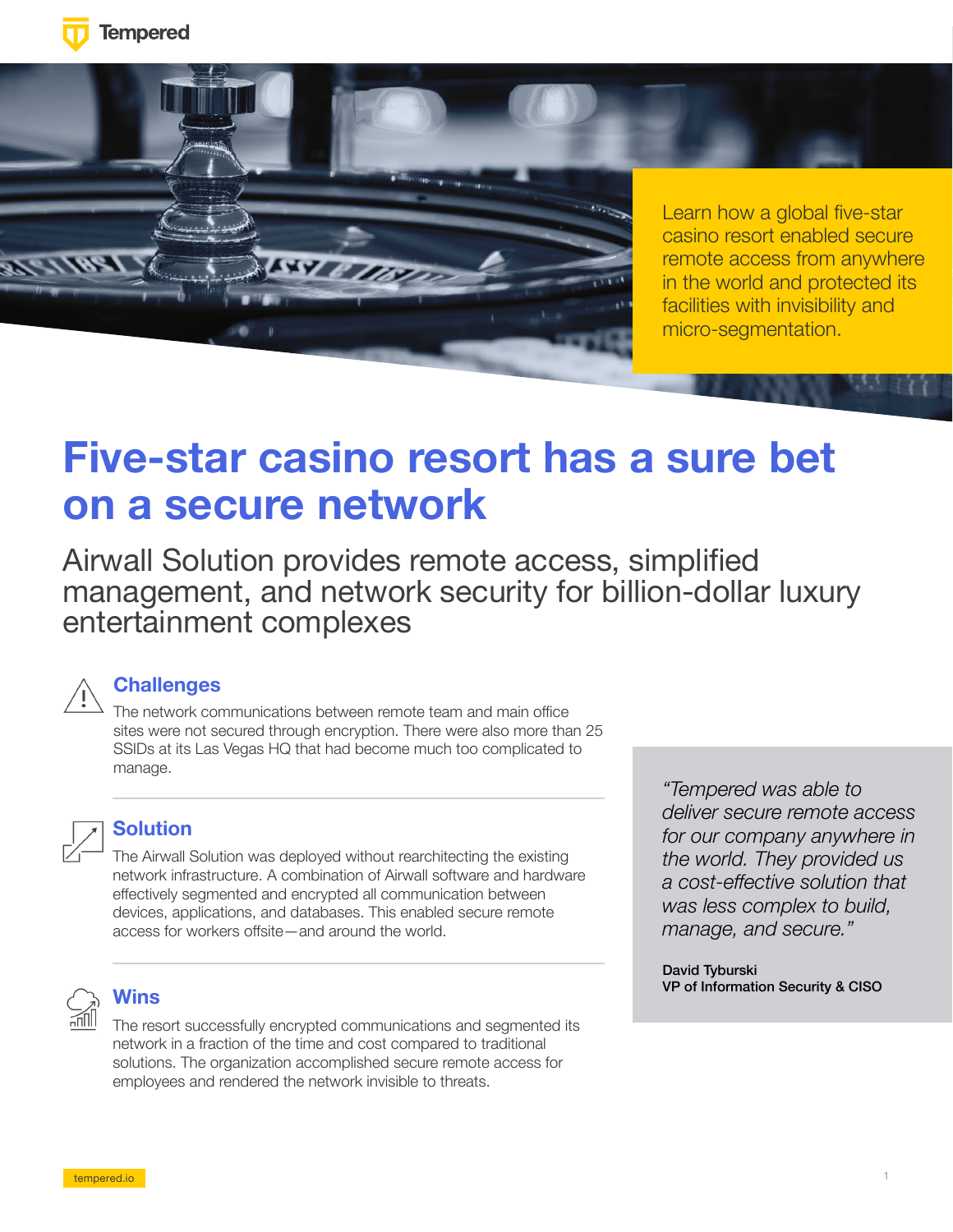# The challenge

A global five-star casino resort, focused on making every guest visit a once-in-a-lifetime experience, didn't have a simple way to provide VPN remote access to the corporate network for employees and executives, and their existing network had become too complicated to manage.

"We needed a new approach to simplify and secure our network. Our existing approach was untenable, especially as we grow," said David Tyburski.

The IT team was already stretched thin and recognized that a traditional solution based on VPN technology wouldn't simplify things but make them more complicated.

The team was also operating an extensive wireless network that supported a wide range of operational services, including: hospitality, registration/check-in, floor sales, guest kiosks, vehicle parking management, and other critical operations for the facilities.

The IT team had to manage at least 25 access points — SSIDs — at the Las Vegas world headquarters. This infrastructure had become far too complex and was an increasing security risk. The team had considered a VPN solution but recognized that it would make things harder to manage.

# The solution

The CISO learned about Tempered's Airwall Solution, and recognized Tempered's approach could accomplish the network and security goals needed — and could be deployed quickly and with less complexity.

He said, "We need a simple and secure networking solution that is less complicated to deploy and maintain, as well as cost-effective for the long term. It has to support our operations in the U.S. and Asia, plus allow all facilities to access key databases and applications at our Las Vegas headquarters. We have a small IT team and reducing network complexity is a critical requirement to our IT team's success."

The resort group deployed the Airwall Solution as an overlay network on top of their existing network infrastructure without rearchitecting or ripping-and-replacing the network. Using Tempered's industry-leading Host Identity Protocol, communication between devices on the network were secured.

## Customer success

Quick and cost-effective: The team deployed the Airwall Solution successfully in just seven days, at 10 percent of the cost of a traditional solution, and without the need for additional security admins.

Secure access: The solution extended connectivity through micro-segmentation to give secure remote access to employees and executives. It also gave remote offices secure access to corporate systems. The IT team was able to deliver superior security through secure encrypted tunnels (AES 256).

**Segmented access:** The team was able to easily create a series of segmented VLANs for devices and applications. This segmented access across the network meant a device only has permission to communicate with the applications to which it has access, and all other applications are hidden from view by default.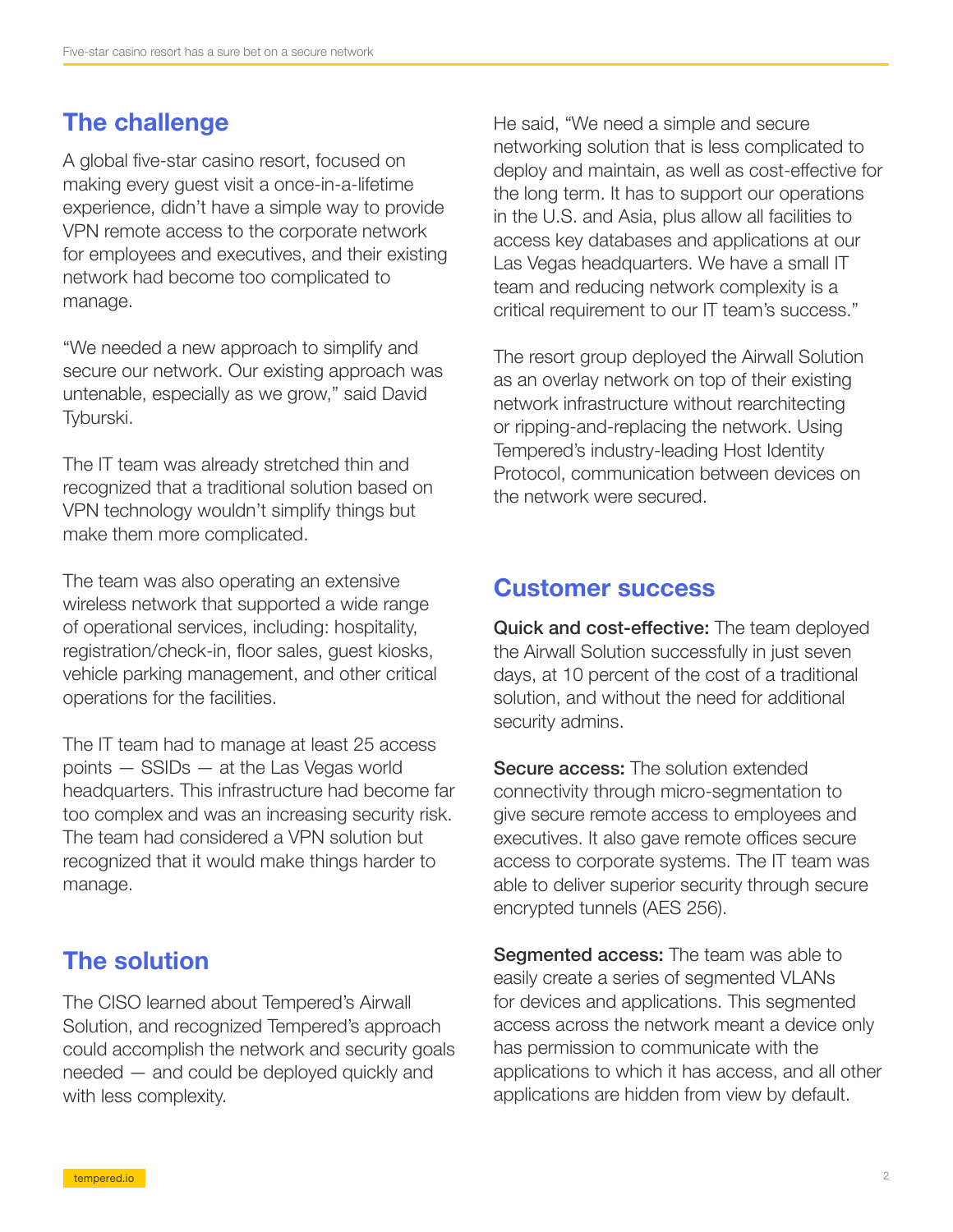Reduced network complexity: The Airwall Solution also reduced network complexity and rendered the network invisible to remote threats. The 25 SSIDs were consolidated down to just one access point and inbound firewall rules were eliminated.

# Taking it further

The IT team identified a number of additional use cases including: automated vehicle and parking management (AVPM) systems, hospitality system, guest kiosk system, patron system, non-casino security cameras, Out-of-Band Management capabilities, and more.

*"With little guidance from Tempered, we've been able to do the majority of the work ourselves. This solution is less complex and powerful, yet so effective, and much less expensive from a TCO perspective than firewalls."*

David Tyburski VP of Information Security & CISO

# Deployed Airwall Solution components

Airwall Edge Services, coupled with Airwall Conductor and Airwall Relay, created a solution that made the resort's networks invisible and enabled secure remote access at scale.



Airwall Conductor: The team deployed the orchestration engine for provisioning, segmenting, allocation, and revocation of the network in the cloud. The Conductor allowed them to visualize their segmentation and do granular white listing of the network.



Airwall Relays: Identity-based routing devices were deployed in the cloud, placed in front of the overlay network to securely connect and route traffic across the enterprise WAN using encrypted tunnels. The Relays allow traffic from other locations to quickly and securely access applications and databases at the Las Vegas headquarters without the need for a complicated VPN or expensive firewalls.



Airwall Gateways: Physical Airwall Gateway 500s were deployed to protect critical infrastructure that did not have an accessible OS on which the software could run. The 500s controlled controlled access across VLAN segments, ensuring teams were able to access only the systems they were authorized to access.



Airwall Agents: Agent software was deployed on 2,000 different client devices — such as laptops, smart phones, and tablets — assigning a unique cryptographic identity (CID) for each device. The agents allow every device to follow segmentation and access policy at scale. This technology creates an Airwall next-gen VPN that, unlike traditional VPNs, can be deployed in a day and scale easily.